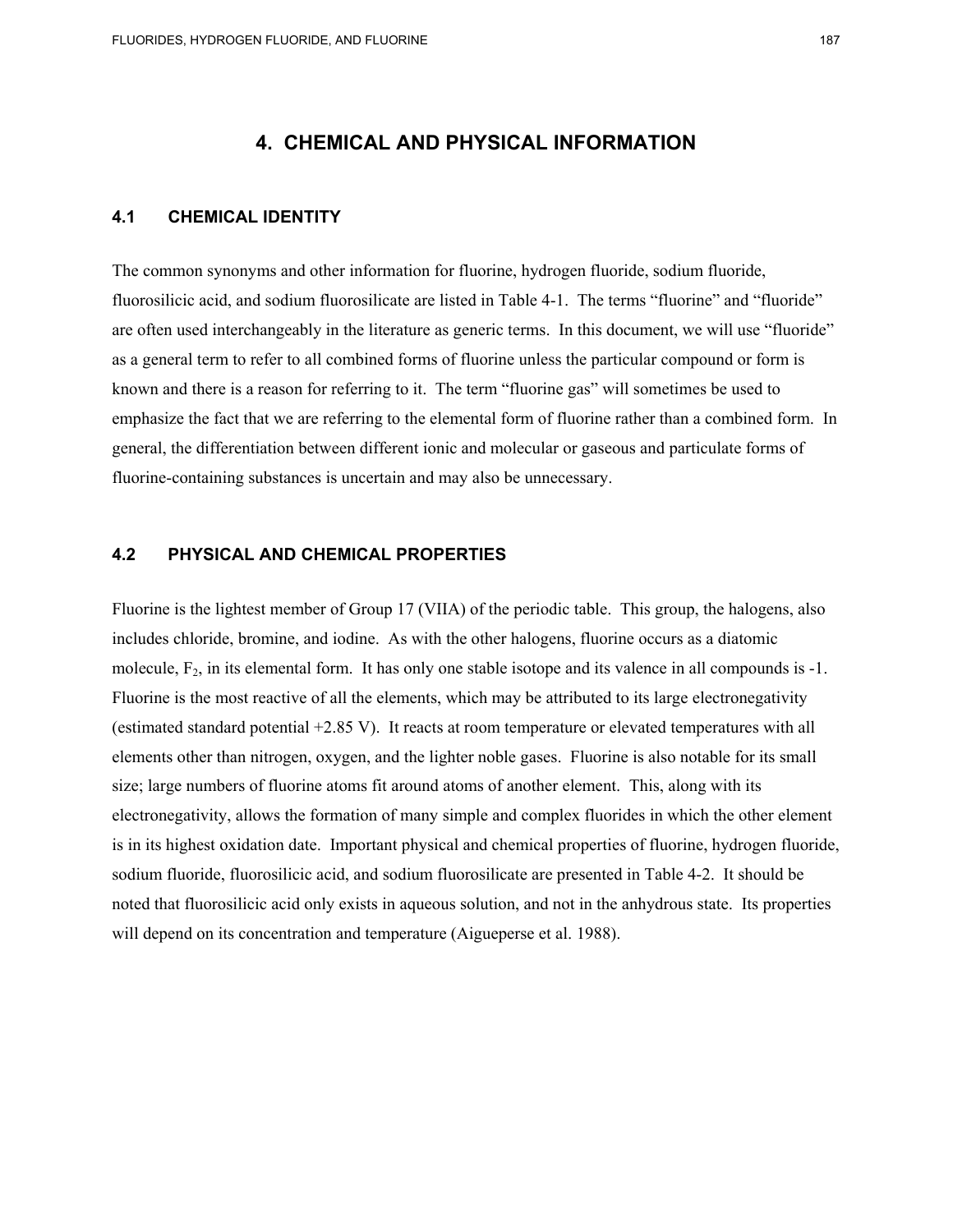| Characteristic                   | Fluorine         | Hydrogen fluoride                                                               | Sodium fluoride                       |
|----------------------------------|------------------|---------------------------------------------------------------------------------|---------------------------------------|
| Synonym(s)                       | Fluorine-19      | Hydrofluoric acid; hydrofluoride                                                | Monosodium<br>fluroride <sup>b</sup>  |
| Registered trade name(s) No data |                  | No data                                                                         | Alcoa sodium<br>fluoride <sup>b</sup> |
| Chemical formula                 | F <sub>2</sub>   | FH                                                                              | <b>FNa</b>                            |
| Chemical structure               | F-F              | H-F                                                                             | Na-F                                  |
| Identification numbers:          |                  |                                                                                 |                                       |
| CAS registry                     | 7782-41-4        | 7664-39-3                                                                       | 7681-49-4                             |
| NIOSH RTECS                      | NIOSH/LM64750000 | NIOSH/MW7890000                                                                 | NIOSH/WB0350000                       |
| EPA hazardous waste              | P056             | U134                                                                            | No data                               |
| OHM/TADS                         | No data          | 7216750                                                                         | 7216897                               |
| DOT/UN/NA/IMO<br>shipping        | UN1045; fluorine | UN1790; hydrofluoric acid<br>solution<br>UN1052; anhydrous hydrogen<br>fluoride | UN1690; sodium<br>fluoride            |
| <b>HSDB</b>                      | 541              | 546                                                                             | 1766                                  |
| <b>EINECS</b>                    | 231-954-8        | 231-634-8                                                                       | 231-667-8                             |
| <b>NCI</b>                       | No data          | No data                                                                         | C55221                                |

### **Table 4-1. Chemical Identity of Fluorine, Hydrogen Fluoride, Sodium Fluoride, Fluosilicic Acid, and Sodium Silicofluoridea**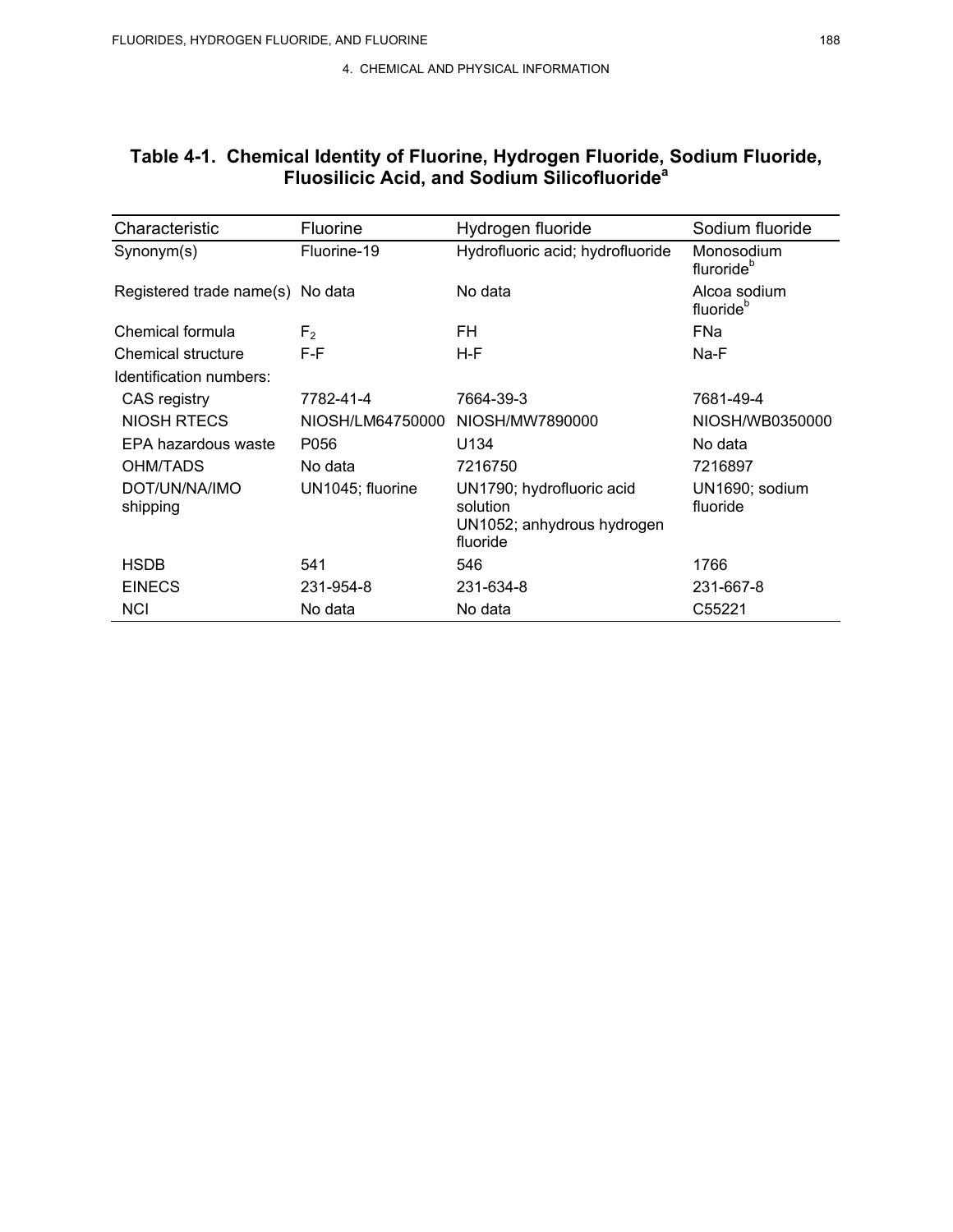### **Table 4-1. Chemical Identity of Fluorine, Hydrogen Fluoride, Sodium Fluoride, Fluosilicic Acid, and Sodium Silicofluoridea**

| Characteristic                            | Fluorosilicic acid                                                                                                                                                                                                                                       | Sodium fluorosilicate                                                                                                                                                                                              |
|-------------------------------------------|----------------------------------------------------------------------------------------------------------------------------------------------------------------------------------------------------------------------------------------------------------|--------------------------------------------------------------------------------------------------------------------------------------------------------------------------------------------------------------------|
| Synonym $(s)^c$                           | Dihydrogen hexafluorosilicate;<br>hexafluorosilicic acid; fluosilicic<br>acid; hexafluosilicic acid; hydro-<br>fluorosilicic acid; hydrogen hexa-<br>fluorosilicate; hydrosilicofluoric<br>acid; silicofluoric acid; silicon hexa-<br>fluoride dihydride | Disodium hexafluorosilicate; disodium<br>silicofluoride; silicon sodium fluoride;<br>sodium silicofluoride; sodium fluosilicate;<br>sodium hexafluorosilicate; sodium<br>hexafluosilicate; sodium silicon fluoride |
| Registered trade name(s) <sup>c</sup> FKS |                                                                                                                                                                                                                                                          | Prodan; Salufer                                                                                                                                                                                                    |
| Chemical formula                          | $H_2SiF_6$                                                                                                                                                                                                                                               | Na <sub>2</sub> SiF <sub>6</sub>                                                                                                                                                                                   |
| Chemical structure                        | $F > Si \begin{cases} F & 2HF \\ F & \end{cases}$                                                                                                                                                                                                        | $\begin{array}{ c c c }\n & F & F & 2 \nF & -Si & F & 2 Na^+ \\ \hline\nF & 1 & 2 Na^+ & 2 Na^+ \\ \end{array}$                                                                                                    |
| Identification numbers:                   |                                                                                                                                                                                                                                                          |                                                                                                                                                                                                                    |
| CAS registry                              | 16961-83-4                                                                                                                                                                                                                                               | 16893-85-9                                                                                                                                                                                                         |
| NIOSH RTECS                               | NIOSH/VV8410000                                                                                                                                                                                                                                          | NIOSH/VV8225000                                                                                                                                                                                                    |
| EPA hazardous waste                       | No data                                                                                                                                                                                                                                                  | No data                                                                                                                                                                                                            |
| <b>OHM/TADS</b>                           | No data                                                                                                                                                                                                                                                  | No data                                                                                                                                                                                                            |
| DOT/UN/NA/IMO<br>shipping                 | UN 2674; sodium silicofluoride                                                                                                                                                                                                                           | UN 1778; fluosilicic acid                                                                                                                                                                                          |
| <b>HSDB</b>                               | 770                                                                                                                                                                                                                                                      | 2018                                                                                                                                                                                                               |
| <b>EINECS</b>                             | 241-034-8                                                                                                                                                                                                                                                | 240-934-8                                                                                                                                                                                                          |
| <b>NCI</b>                                | No data                                                                                                                                                                                                                                                  | No data                                                                                                                                                                                                            |

<sup>a</sup> All information obtained from HSDB 2003 and ChemID 2001 except where noted.<br>**bSodium flueride is an ingradient in many dantal area products and redantisides.** S

**Bodium fluoride is an ingredient in many dental care products and rodenticides. Since it is not the only component** in these products, they cannot properly be considered trade names or synonyms. Some of these products are: Floridine, Antibulit, Cavi-trol, Chemifluor, Credo, Duraphat, F1-tabs, Florocid, Flozenges, Fluoral, Fluorident, Fluorigard, Fluorineed, Fluorinse, Fluoritab, Fluorocid, Fluor-o-kote, Fluorol, Fluoros, Flura, Flura drops, Flura-gel, Flura-Loz, Flurcare, Flursol, Fungol B, Gel II, Gelution, Gleem, Iradicav, Karidium, Karigel, Kari-rinse, Lea-Cov, Lemoflur, Luride, Luride Lozi-tabs, Luride-SF, Nafeen, Nafpak, Na Frinse, Nufluor, Ossalin, Ossin, Osteofluor, Pediaflor, Pedident, Pennwhite, Pergantene, Phos-flur, Point Two, Predent, Rafluor, Rescue Squad, Roach salt, So-flo, Stay-flo, Studafluor, Super-dent, T-fluoride, Thera-flur, Thera-Flur-N, Villiaumite, and Zymafluor. Another compound of sodium and fluorine is sodium bifluoride (also called sodium hydrofluoride and sodium hydrofluoride), NaF-HF or NaHF $_2$ , which is not discussed here.  $\mathrm{^c}$ IARC 1982

CAS = Chemical Abstracts Services; DOT/UN/NA/IMCO = Department of Transportation/United Nations/North America/International Maritime Organization Code; EINECS = European INventory of Existing Chemical Substances; EPA = Environmental Protection Agency; HSDB = Hazardous Substances Data Bank; NCI = National Cancer Institute; NIOSH = National Institute for Occupational Safety and Health; OHM/TADS = Oil and Hazardous Materials/Technical Assistance Data System; RTECS = Registry of Toxic Effects of Chemical Substances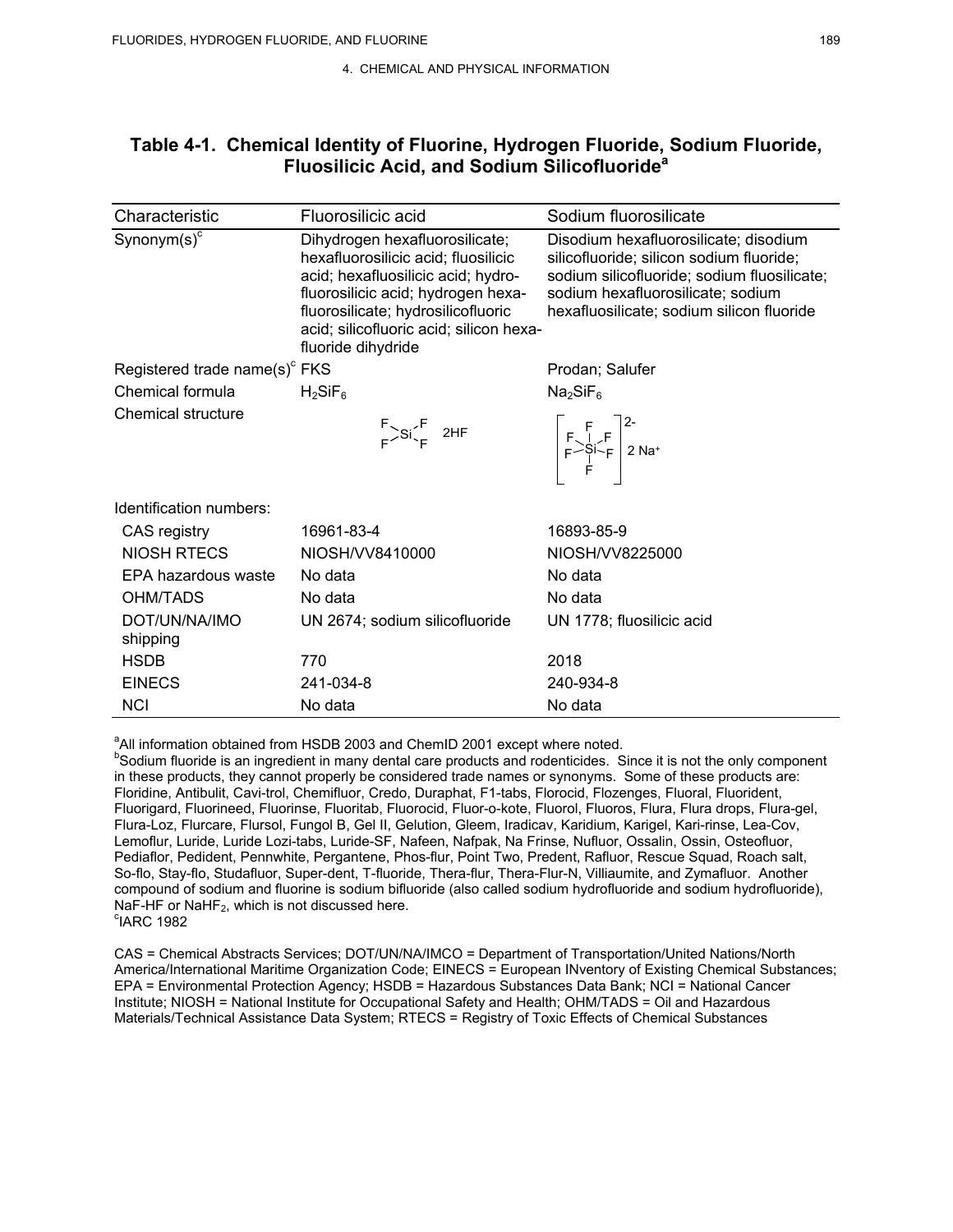| Property                         | Fluorine                                                                         | Hydrogen fluoride                                                                                                                         | Sodium fluoride                 |
|----------------------------------|----------------------------------------------------------------------------------|-------------------------------------------------------------------------------------------------------------------------------------------|---------------------------------|
| Molecular weight                 | 37.997                                                                           | 20.006                                                                                                                                    | 42.00                           |
| Color                            | Pale yellow                                                                      | Colorless                                                                                                                                 | Colorless                       |
| Physical state                   | Gas                                                                              | Gas                                                                                                                                       | Cubic or tetragonal<br>crystals |
| Molecular formula                | F <sub>2</sub>                                                                   | FH                                                                                                                                        | FNa                             |
| Melting point, °C                | $-219.61$                                                                        | $-83.36$                                                                                                                                  | 993                             |
| Boiling point, °C                | $-188.13$                                                                        | 19.51b                                                                                                                                    | 1,704                           |
| Density, g/cm <sup>3</sup>       | 1.5127 at -188.13 °C                                                             | 0.991 at 19.54 °C                                                                                                                         | 2.78                            |
| Odor                             | Pungent, irritating odor Strong, irritating odor                                 |                                                                                                                                           | Odorless                        |
| Odor threshold:                  |                                                                                  |                                                                                                                                           |                                 |
| Water                            | Not relevant                                                                     | No data                                                                                                                                   | No data                         |
| Air                              | 0.035 ppm                                                                        | $0.5 - 3$ ppm                                                                                                                             | No data                         |
| Solubility:                      |                                                                                  |                                                                                                                                           |                                 |
| Water                            | 1.69 mg/L                                                                        | Miscible                                                                                                                                  | 43 g/L at 25 °C                 |
| Organic solvents                 | No data                                                                          | Benzene (2.54); toluene (1.80); Very slightly soluble<br>ethanol (very soluble); m-xylene in ethanol<br>$(1.28)$ ; tetraline $(0.27)^{6}$ |                                 |
| Partition coefficients:          |                                                                                  |                                                                                                                                           |                                 |
| $Log K_{ow}$                     | Not relevant                                                                     | No data                                                                                                                                   | No data                         |
| $Log K_{oc}$                     | Not relevant                                                                     | Not relevant                                                                                                                              | No data                         |
| Vapor pressure                   | $0.4$ kPa (3 mmHg) at<br>55 °K <sup>c</sup> ; 12.3 kPa (92.3<br>mmHg) at 70 °K   | 400 mmHg at 2.5 $^{\circ}$ C                                                                                                              | 1 mmHg at 1,077 °C              |
| Henry's Law constant at<br>20 °C | No data                                                                          | 0.104 at m-L/mole $^e$                                                                                                                    | No data                         |
| Autoignition temperature         | No data                                                                          | No data                                                                                                                                   | No data                         |
| Flashpoint                       | Not flammable                                                                    | Not flammable                                                                                                                             | Not flammable                   |
| <b>Flammability limits</b>       | No data                                                                          | No data                                                                                                                                   | No data                         |
| <b>Conversion factors</b>        | 1 mg/m <sup>3</sup> = 1.554 ppm <sup>d</sup><br>1 ppm = $0.64$ mg/m <sup>3</sup> | 1 mg/m <sup>3</sup> = 1.223 ppm <sup>a</sup><br>1 ppm = $0.82$ mg/m <sup>3</sup>                                                          | Not applicable                  |
| <b>Explosive limits</b>          | No data                                                                          | No data                                                                                                                                   | No data                         |

## **Table 4-2. Physical and Chemical Properties of Fluorine, Hydrogen Fluoride, Sodium Fluoride, Fluosilicic Acid, and Sodium Silicofluoridea**